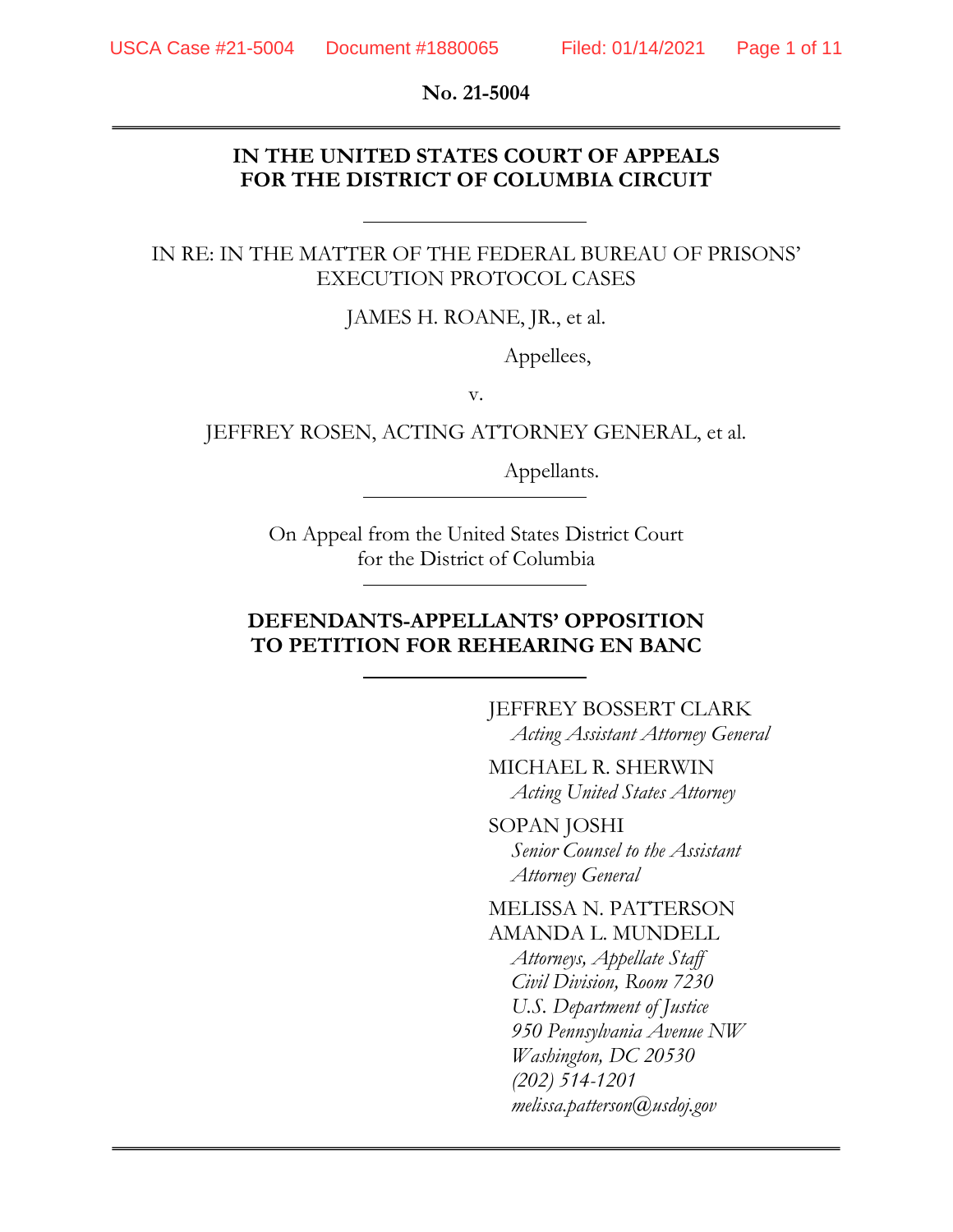Plaintiffs Corey Johnson and Dustin Higgs are death-row inmates scheduled for execution this evening at 6 p.m. and tomorrow at 6 p.m., respectively. They do not challenge the lawfulness of their sentences or the constitutionality of the government's lethal-injunction protocol generally—a claim that the Supreme Court has already held does not warrant a preliminary injunction. Rather, plaintiffs' only argument here is an as-applied Eighth Amendment challenge turning on their highly individualized claims that their prior infection with the novel COVID-19 virus means that the well-established, single-drug pentobarbital protocol is unconstitutional in their cases alone.

On January 12, a week after concluding its evidentiary hearing, the district court entered a preliminary injunction barring their executions until at least March 16. ADD-46. A panel of this Court vacated that injunction the next day in an unpublished order. ADD-1-2. Writing for the majority, Judge Katsas explained in detail why plaintiffs' claims here failed to establish a likelihood of success on the merits of their Eighth Amendment claim under the demanding standards for demonstrating that a lethal-injection protocol is unconstitutional. ADD-3-7. Judge Pillard dissented.

Plaintiffs now ask the en banc Court to reinstate the eve-of-execution injunction that the panel found unwarranted. Given this Court's request for a response within several hours, the government asks that the en banc Court deny relief for the reasons the government set out in its filings made yesterday at the panel stage.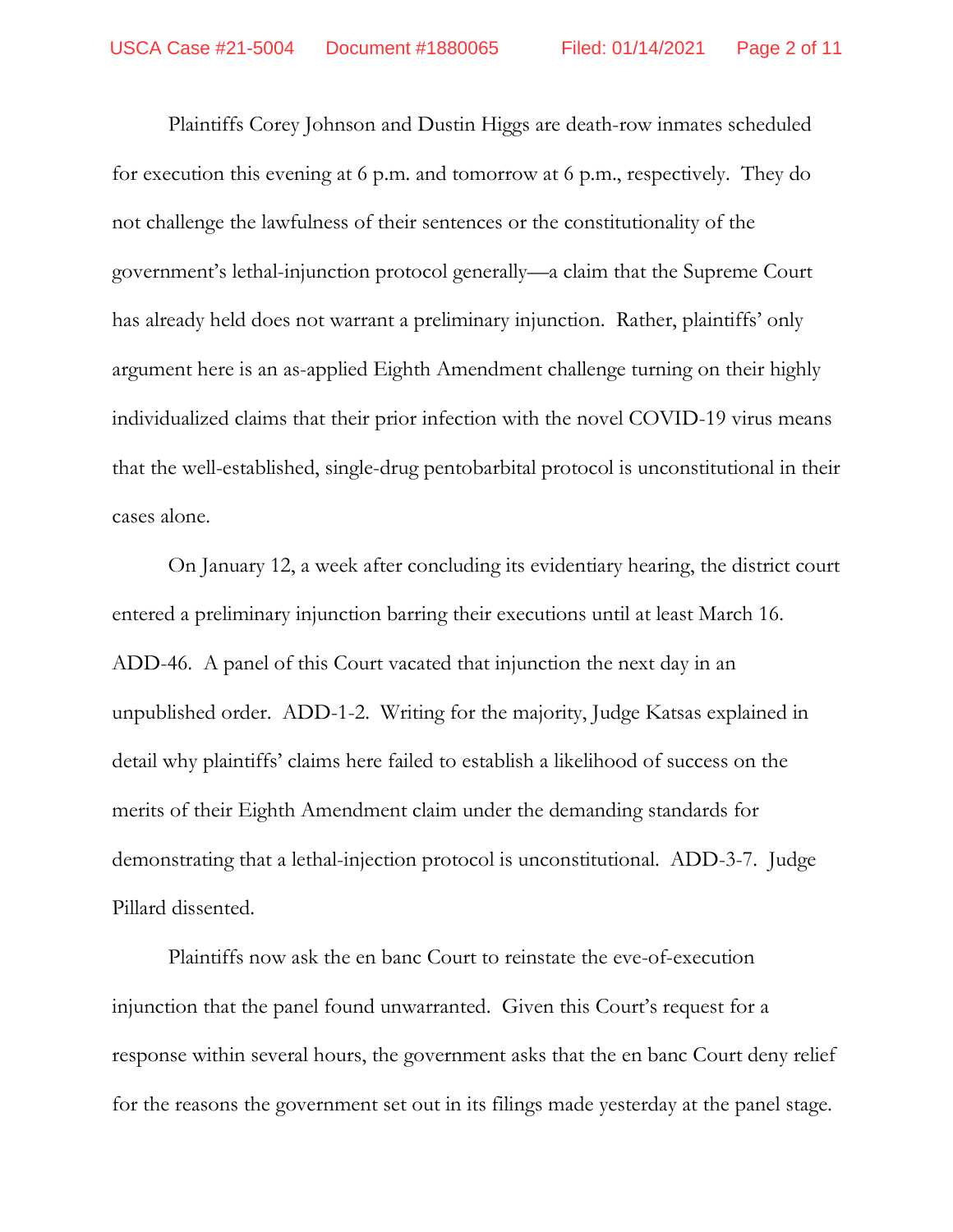*See* Gov't Emergency Motion To Stay Or Vacate and Reply (Jan. 13, 2021). Plaintiffs' request for en banc review should also be denied for the following reasons.

1. This case plainly fails to meet the en banc standard as involving a "question[] of exceptional importance." Fed. R. App. P. 35(a)(2). Plaintiffs' suggestion that the panel's order somehow alters the legal regime such that the government may "evade the strictures of the Eighth Amendment," Pet. 1-2, is meritless. To begin, the majority's concurrence in an unpublished order does not set out, let alone alter, anything regarding this Court's Eighth Amendment precedent. Next, the majority's views plainly require adherence to, not evasion of, the Eighth Amendment's requirements. As Judge Katsas explained, the district court seriously erred in applying the "'exceedingly high bar'" inmates face in establishing that the government has "'superadd[ed]'" pain to a capital sentence by declining to alter its method of execution. ADD-3 (quoting first *Lee*, 140 S. Ct. at 2591, then *Bucklew v. Precythe*, 139 S. Ct. 1112, 1124 (2019)).

Further, the panel majority's conclusions regarding the Eighth Amendment's strictures and plaintiffs' burdens thereunder hardly "nulliffies] a district court's power" to hear evidence and issue preliminary injunctions, Pet. 9-10, or precludes relief "as a matter of law no matter what facts and science might show," Pet. 3. Rather, they simply reflect the significant hurdles facing plaintiffs who must establish a likelihood of actually succeeding on their ultimate claim under the Eighth Amendment in order to secure the extraordinary relief of an injunction on the eve of execution. *See In re*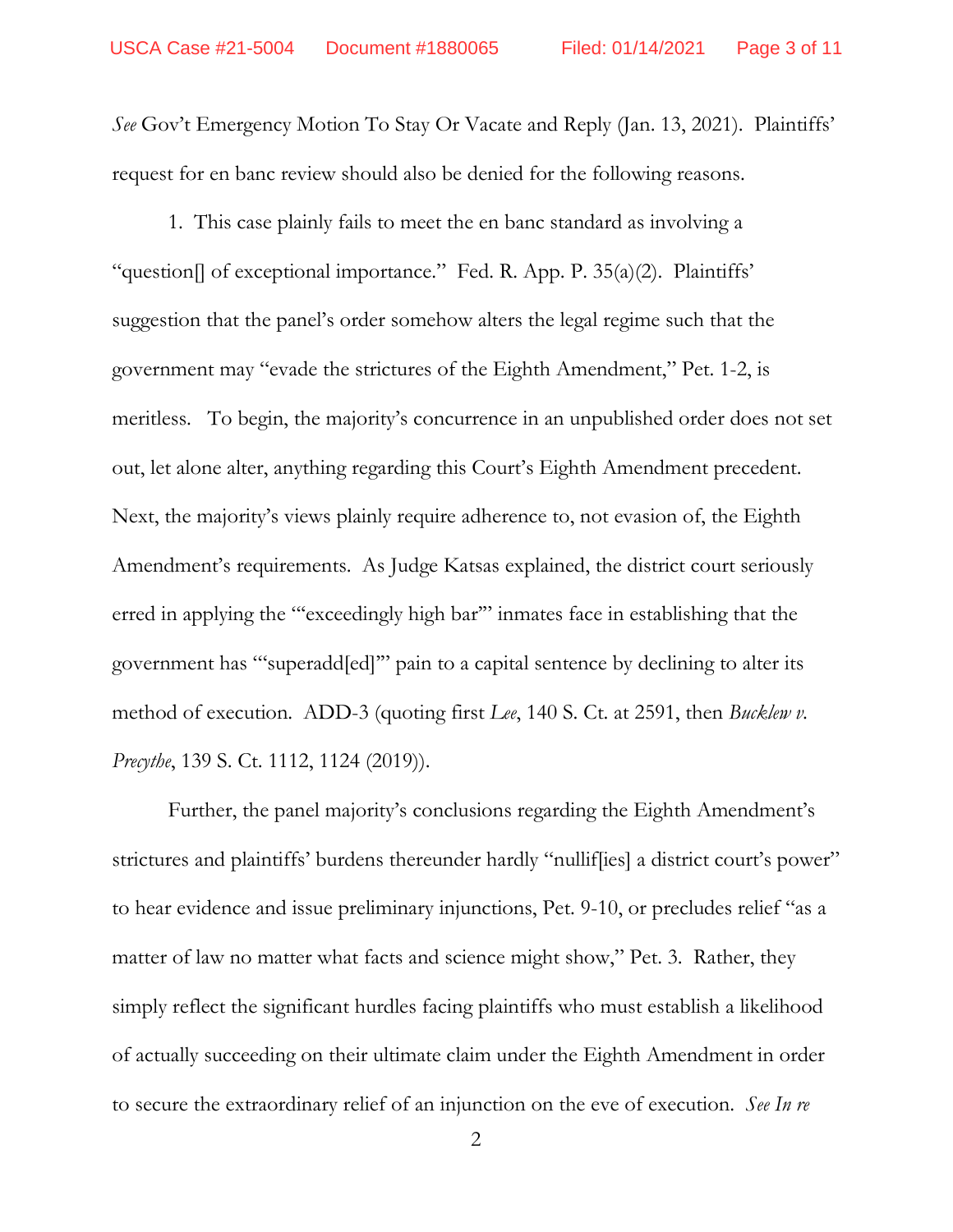*Federal Bureau of Prisons' Execution Protocol Cases*, 980 F.3d 123, 133 (D.C. Cir. 2020) (*Protocol Cases II*) (noting "the Eighth Amendment's high constitutional mountain of proof" and distinguishing its pleading-stage ruling from "the extraordinary step of affirmatively proscribing a party's behavior before adjudicating its rights" by issuing a preliminary injunction).

Rather than involving any sweeping questions of exceptional importance, this case involves highly individualized and fact-specific claims—a paradigmatic example of a case that does not warrant review by the full Court. Plaintiffs' claim turns on allegations that because they have been infected with the novel coronavirus, such infection makes them uniquely likely to suffer unconstitutional pain and suffering during their upcoming executions. This circumstances is unlikely to recur with frequency, if ever.

Nor does the capital context alter the propriety of en banc review in this matter, as demonstrated by the Supreme Court's prompt vacatur of a stay of execution this en banc Court entered earlier this week. *See Rosen v. Montgomery*, No. 20A122 (U.S. Jan. 12, 2021). Indeed, the question there—the scope of the Federal Death Penalty Act's incorporation of state laws governing executions—was at least a purely legal issue capable of repetition. Here, by contrast, the factbound issues the panel carefully review and decided are exceedingly unlikely to recur. The Supreme Court's vacatur demonstrates that this Court's desire to consider its own precedent en banc—even on a highly expedited basis—does not warrant halting an execution, even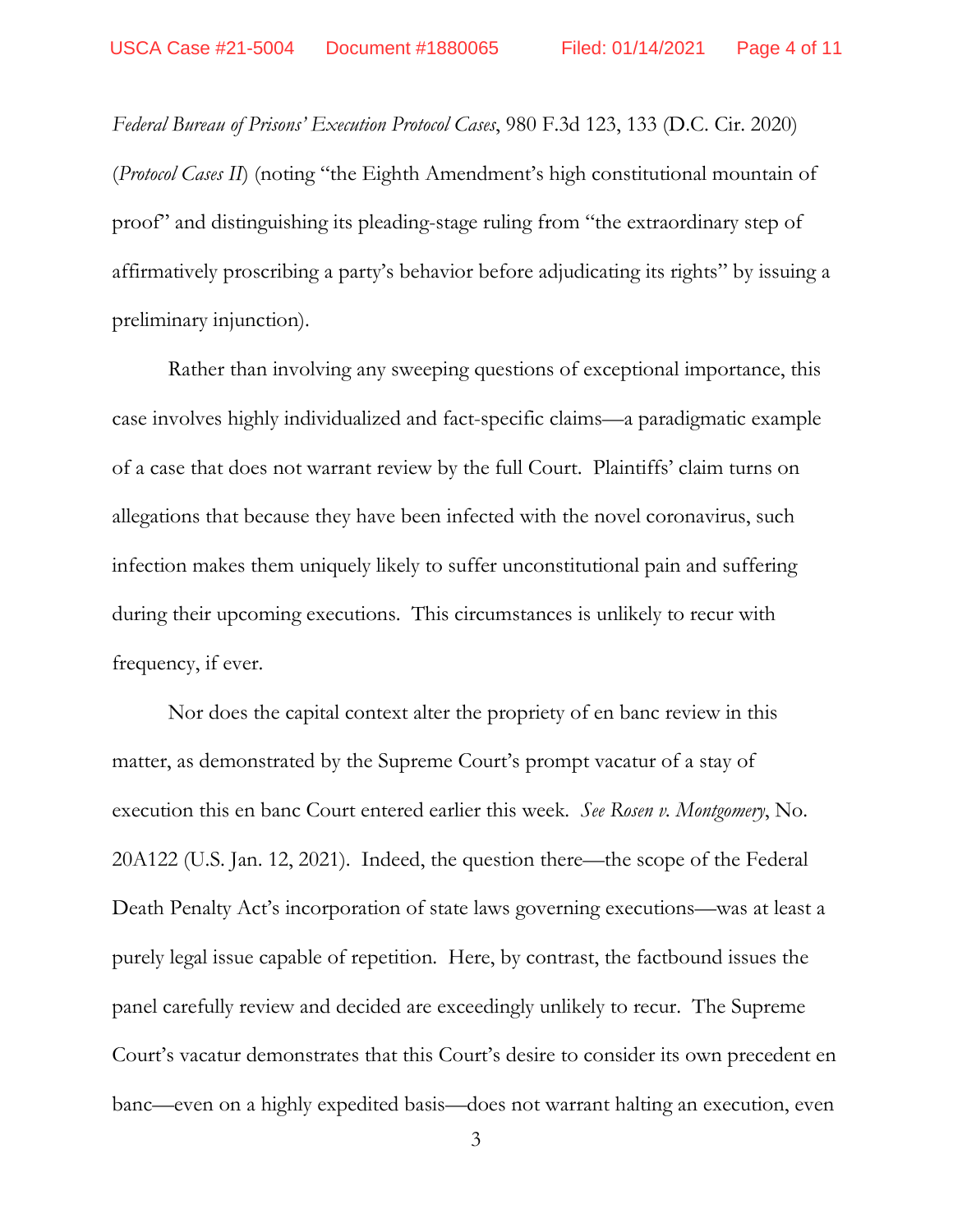briefly. *See* Order, *Montgomery v. Rosen*, No. 21-5001 (D.C. Cir. Jan. 11, 2021) (providing for a truncated briefing schedule to be completed within a few weeks).

2. Nor is en banc review warranted to secure uniformity in this Court's decisions or the decisions of other courts. Plaintiffs suggest that the panel majority's approach conflicts with the Supreme Court's, arguing that it "misread *Lee* to preclude injunctive relief whenever defendants offer competing expert testimony." Pet. 9. But the majority's analysis recognizes that under *Lee*, the existence of competing expert testimony—even testimony that the district court *refused to credit* at the time—indicates the absence of the type of scientific clarity that would be necessary to enjoin the government from using a well-established lethal-injection protocol on an Eighth Amendment method-of-execution claim.

Plaintiffs also assert that the panel majority applied *Lee* "in a manner that directly conflicts with this Court's earlier interpretation of *Lee* in" *Protocol Cases II*. Pet. 2. But that argument conflates the showing necessary under *Lee* to obtain preliminary (and last-minute) injunctive relief and the showing required to *plead* a claim under Rule 12(b)(6). Only the latter was at issue in *Protocol Cases II*. As this Court made plain, it was not considering "[w]hether Plaintiffs will ultimately be able to climb the Eighth Amendment's high constitutional mountain of proof." *Protocol Cases II*, 980 F.3d at 133. But in order to obtain a preliminary injunction, plaintiffs must establish a likelihood of meet that extremely high standard. Accordingly, this Court denied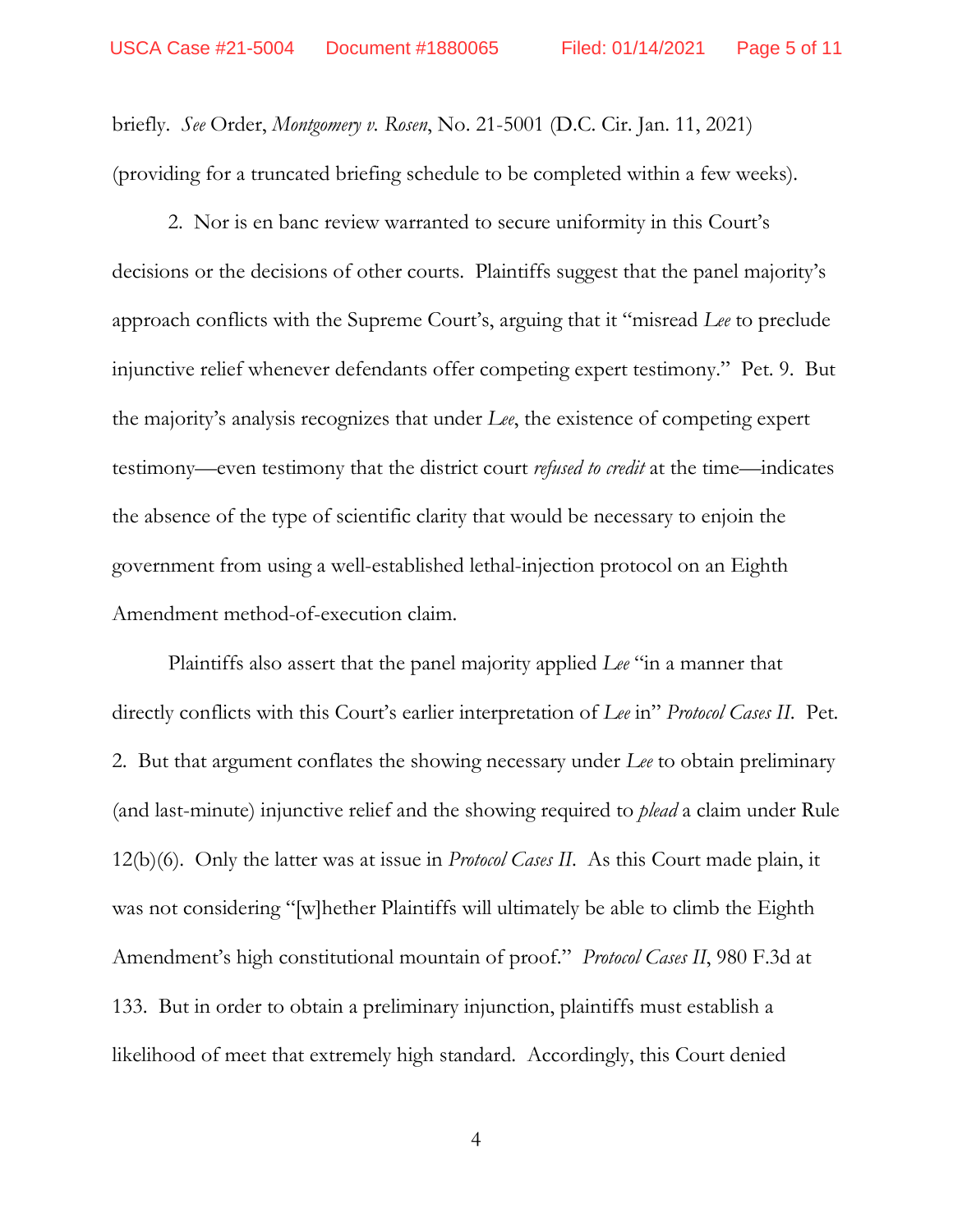injunctive relief to two inmates with imminent execution dates on the Eighth Amendment claim it had just remanded. *Id.* at 135.

3. In any event, even as to just this case, plaintiffs cannot demonstrate any error in the panel's decision. Plaintiffs' emphasis on the currently undisputed aspects of the case, Pet. 11-12, is misplaced. As Judge Katsas recognized, their as-applied Eighth Amendment challenge turns on three highly disputed factual questions: (1) whether "COVID-19 has severely damaged the plaintiffs' lungs;" (2) whether "this damage would make them experience a flash pulmonary edema sooner;" and (3) whether "they will experience this before they become insensate." ADD-4.

At every step, plaintiffs fail to refute the panel majority's cogent explanation why the district court's factual findings did not support the extraordinary relief it granted. With respect to the likelihood that plaintiffs have severe, coronavirus-related lung damage, plaintiffs argue that the panel majority improperly credited the government's expert's opinion that Higgs and Johnson experienced only mild COVID symptoms. Pet. 12. Yet, as Judge Katsas explained, Higgs and Johnson themselves downplayed their symptoms, telling their providers at points that "Nothin's new. I'm fine" and "I'm okay, I'm good." ADD-5. Plaintiffs lean heavily on their expert's interpretation of Higgs's chest x-ray, but that interpretation was

5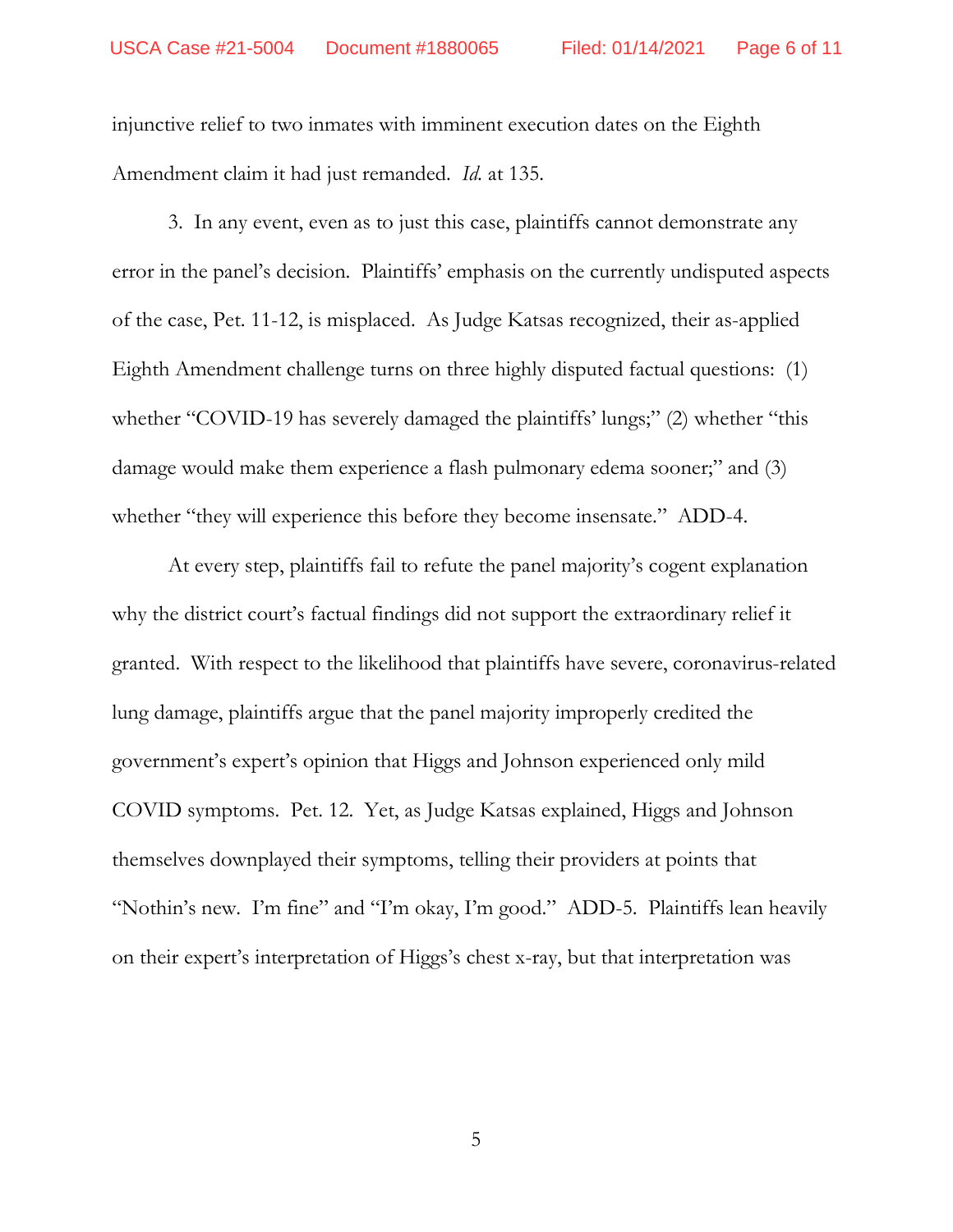disputed by the government's expert and the reviewing radiologist.<sup>[1](#page-6-0)</sup> In resolving that dispute, "[t]he district court credited [plaintiffs' expert's] testimony, based principally on *its own* independent interpretation of the x-rays." *Id.*

Next, plaintiffs assert that the panel majority "misread<sup>[]</sup> the record" evidence and discounted plaintiffs' expert's determinations regarding the likelihood that plaintiffs' COVID infections will cause them to suffer flash pulmonary edema more quickly. Pet. 13-14. But as Judge Katsas explained, plaintiffs cannot seriously dispute that their expert in fact provided "no evidence" for her "inference" that "COVIDpositive patients" are "particularly 'susceptible to rapid and massive barbiturate damage,'" ADD-6 (Katsas, J., concurring), when the expert admitted on crossexamination that there are no scientific studies regarding the effects of massive doses (or even clinical doses) of pentobarbital in COVID-positive patients, *see* Dkt. 389, at 153.

Lastly, plaintiffs take issue with the panel's assessment of the record evidence supporting the district court's determination that plaintiffs will experience pain from pulmonary edema before becoming insensate. Pet. 14-16. Judge Katsas rightly described that finding as based on nothing more than pure "conjecture" and based on

 $\overline{a}$ 

<span id="page-6-0"></span><sup>1</sup> Judge Katsas identified a third expert, the government's expert Dr. Crowns, as concurring in the radiologist's assessment. ADD-5. Dr. Crowns relied on the radiologist's report (and other objective indicia from Higgs's medical records) when opining on Higgs's heart health and whether Higgs currently suffered from any pulmonary edema, *see* Dkt. 387, at 22, but he did not separately opine on the x-ray images.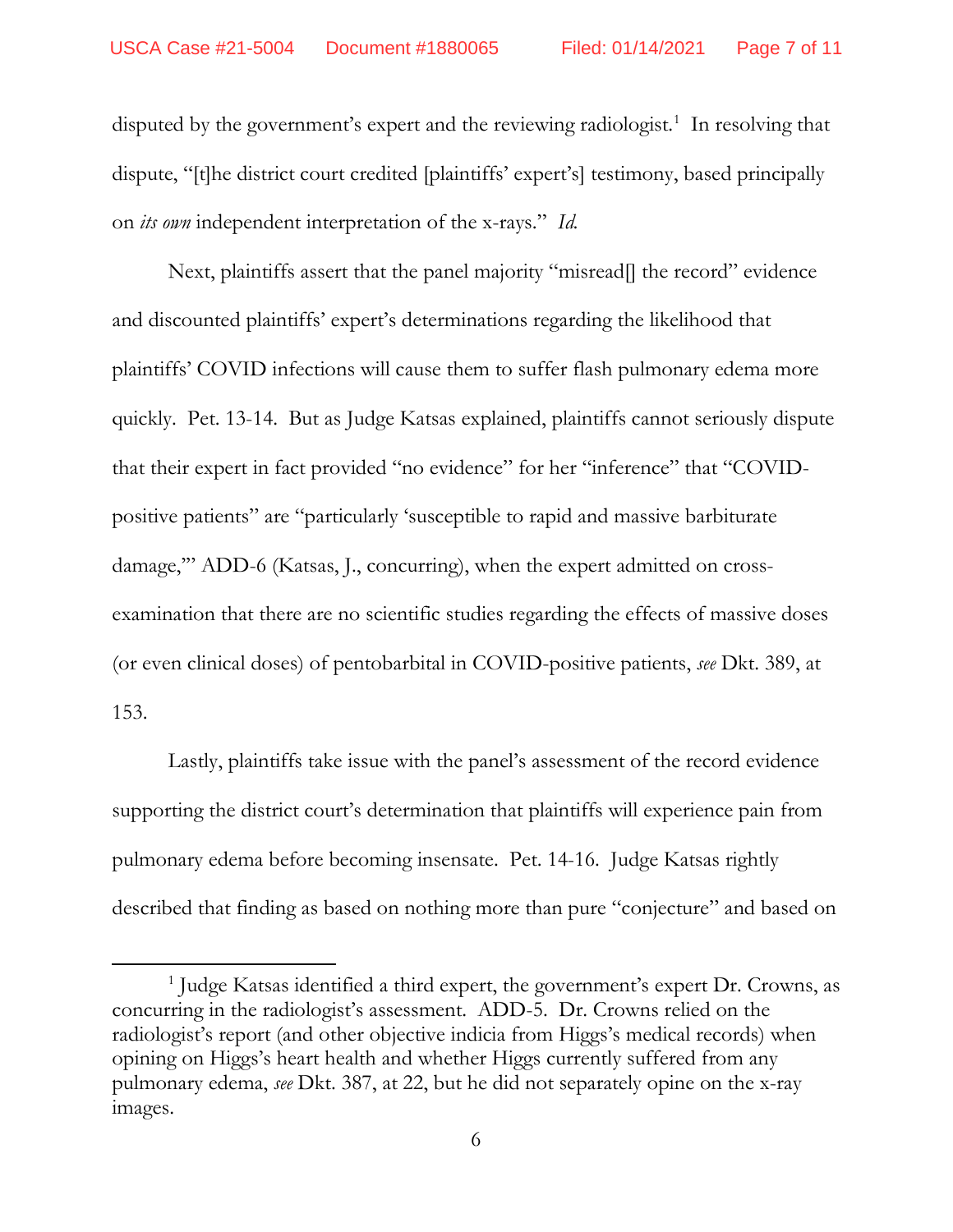little more than the same "thinly supported" expert view the Supreme Court declined to accord dispositive weight in *Lee.* ADD-6, 7. Indeed, contrary to plaintiffs' view (Pet. 15), *Lee* had before it the district court's conclusion—based on Van Norman's "virtually instantaneous" opinion—that pain from the pentobarbital procedure was a virtual certainty. But because there was competing testimony on this score, and given the high bar to invalidating a well-established method of execution as unconstitutionally cruel and unusual, the Supreme Court held that injunctive relief was unavailable. 140 S. Ct. at 2591-92.

\* \* \*

These lawful capital sentences were imposed two decades ago for brutal crimes. The panel has correctly determined that plaintiffs have not made the showing that they are the "extreme exception" that warrants "last-minute intervention" to halt their executions. *Lee*, 140 S. Ct. at 2591. If plaintiffs wish to seek Supreme Court review, they may do so, but this Court should conclude its review with "'with appropriate dispatch'" by declining to order an en banc proceeding. Order, No. 19-5322 (D.C. Cir. May 15, 2020) (statement by Tatel, J.) (quoting *Barr v. Roane*, 140 S. Ct. 353 (2019)). This Court should promptly deny plaintiffs' petition.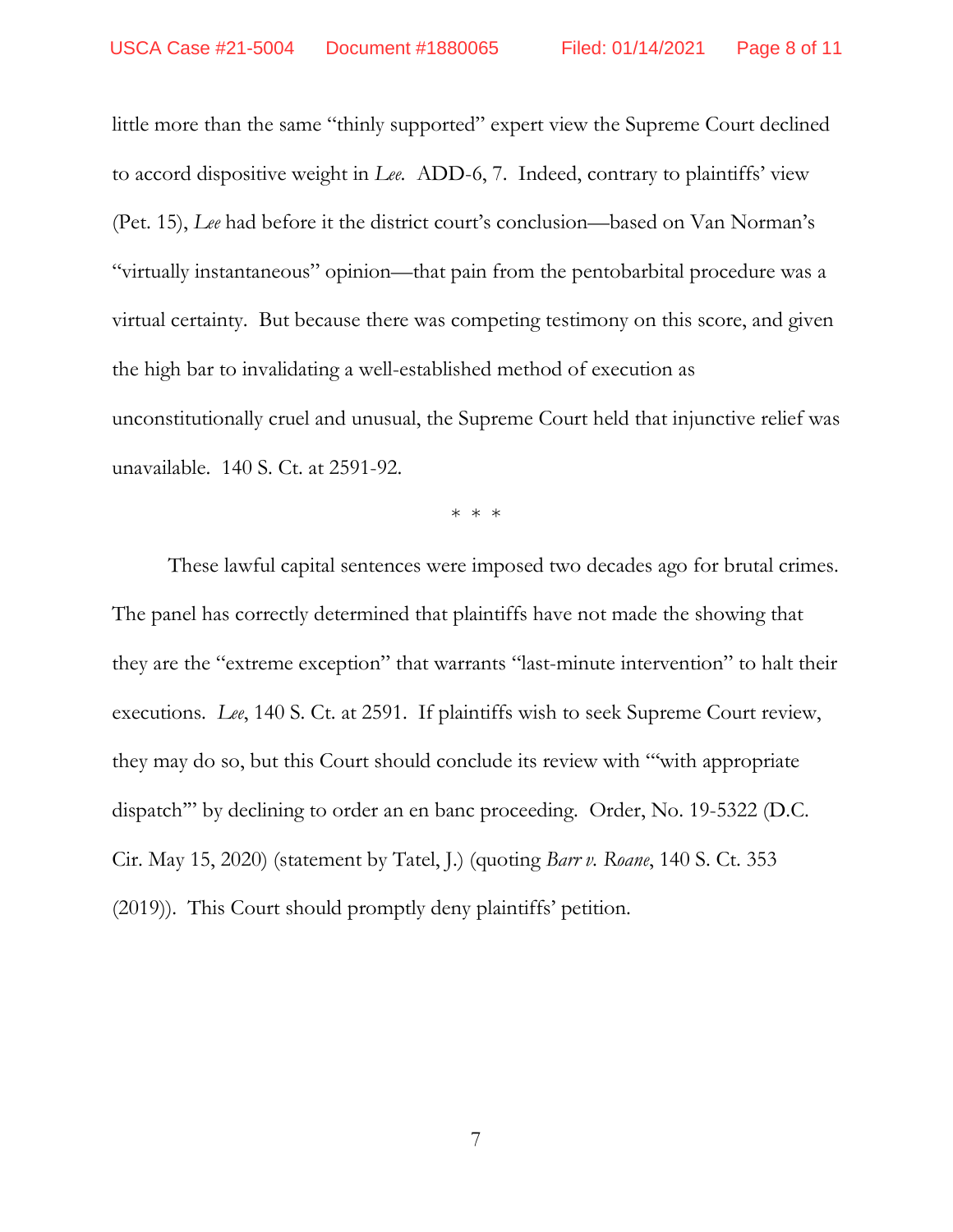# **CONCLUSION**

The petition for en banc review should be denied.

Respectfully submitted,

JEFFREY BOSSERT CLARK *Acting Assistant Attorney General*

MICHAEL R. SHERWIN *Acting United States Attorney*

SOPAN JOSHI *Senior Counsel to the Assistant Attorney General*

*s/ Melissa N. Patterson*

MELISSA N. PATTERSON AMANDA L. MUNDELL *Attorneys, Appellate Staff Civil Division, Room 7230 U.S. Department of Justice 950 Pennsylvania Avenue NW Washington, DC 20530 (202) 514-1201 melissa.patterson@usdoj.gov*

January 2021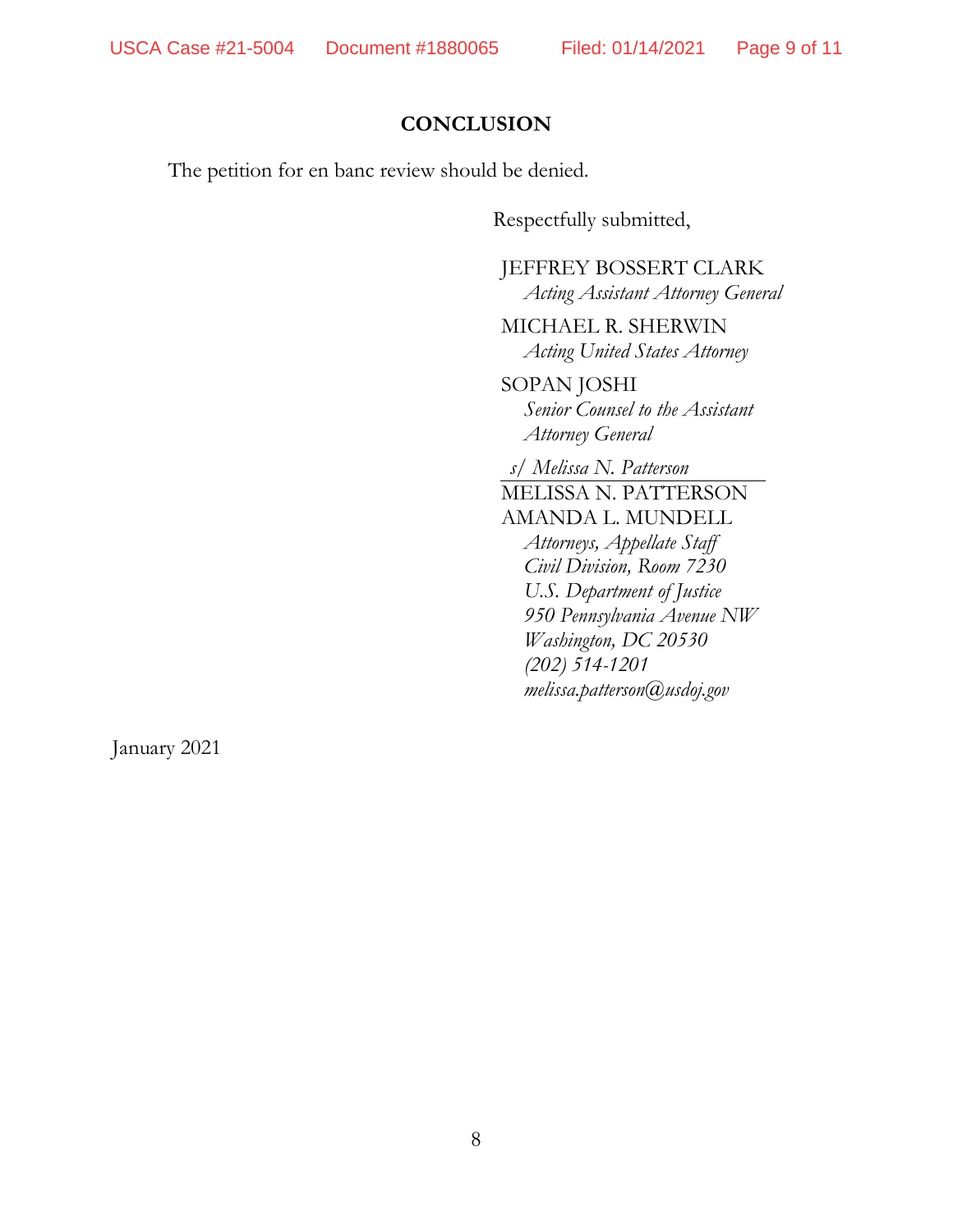# **CERTIFICATE OF COMPLIANCE**

I hereby certify that this response satisfies the type-volume limitation contained in this Court's order of January 14, 2021, because it contains 1651 words. This response also complies with the typeface and type-style requirements of Rule 32(a)(5) and Rule 32(a)(6) because it was prepared using Microsoft Word 2016 in Garamond 14-point font, a proportionally spaced typeface.

> *s/ Melissa N. Patterson* MELISSA N. PATTERSON